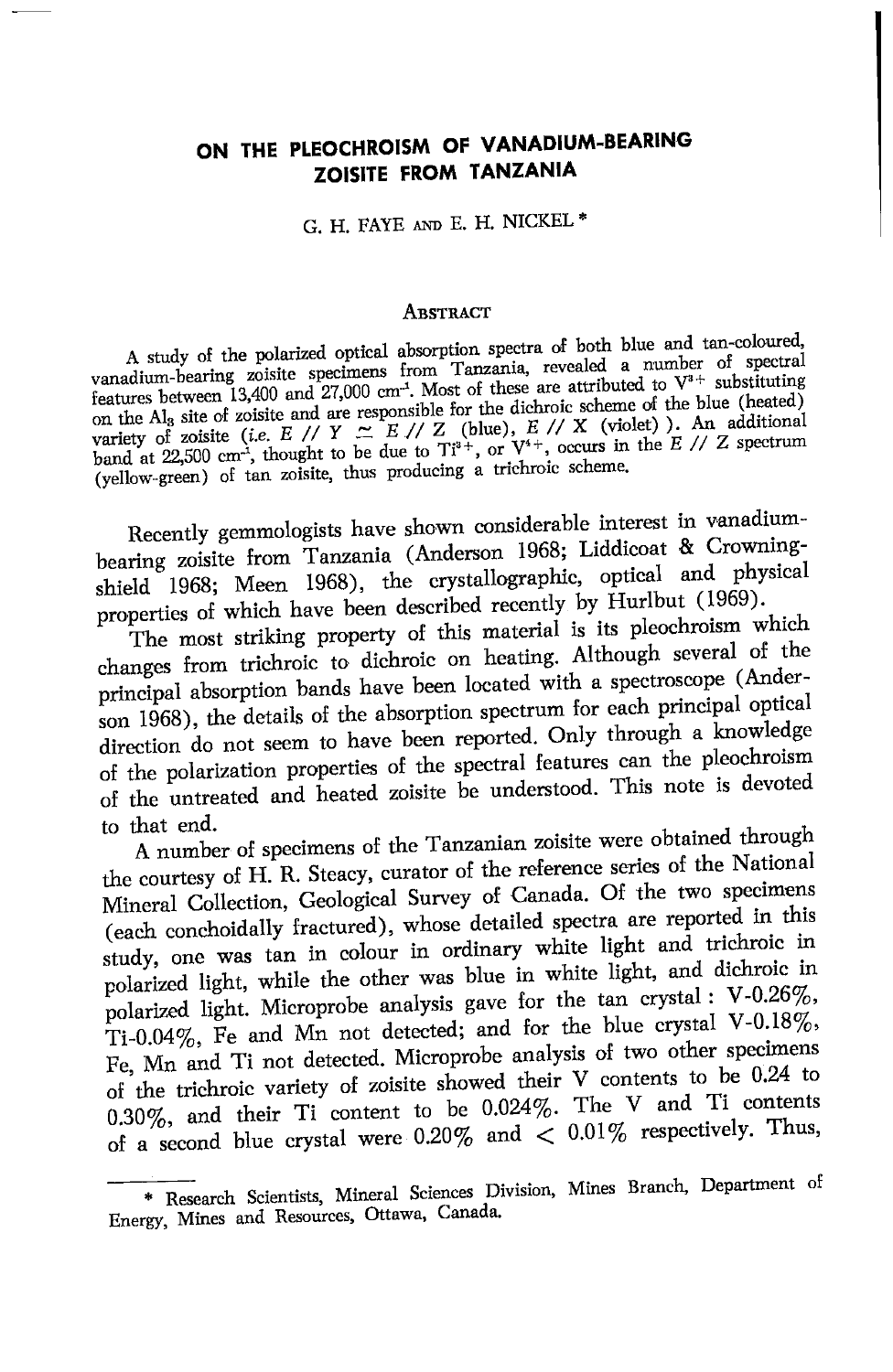there is an apparent correlation between certain spectral properties of<br>the Tanzanian zoisite and its titanium content.<br>Using an iterative procedure of cutting with a wire saw, and orienting

by means of optical interference figures, rational sections were obtained<br>from the tan crystal. After polishing, these sections were used to measure<br>the polarized absorption spectra shown in Figure 1. The unpolarized<br>spect

All spectra were measured at room temperature with a Cary-14 spectrophotometer. The standard sample replaced by a special housing which permitted the mounting of a Unitron MPS petrographic microscope in each of the sample and reference beams (in either the infrared or visible mode) in a manner similar to that of Burns (1966). The mineral specimen, mounted on the stage<br>of the sample-beam microscope, was oriented in the polarized light<br>beam so as to measure the desired spectrum, *i.e.*, parallel to a given<br>crystallographic

through a study of the spectra of Figure 1. When the electric vector E, of the polarized light is parallel to  $Z = a$ , (*i.e.*,  $E$  //  $Z = a$ ) the mineral section has a yellow-green colour due to the absorption of violet to blue<br>light by the rather intense band centered at  $22,500$ -cm<sup>-1</sup>. Although the Fight by the rather intense band centered at 22,500-cm<sup>-1</sup>. Although the 16,800-cm<sup>-1</sup> band does absorb some yellow light, its intensity is weak relative to that at 22,500-cm<sup>-1</sup>, and therefore the net result is the trent relative to that at 22,500-cm<sup>-1</sup>, and therefore the net result is the trans-<br>mission of yellow-green light. Because the spectral features with maxima e yellow at 27,000-cm<sup>-1</sup> and 13,400-cm<sup>-1</sup> are both outside the visible region, *i.e.*,<br>  $\sim$  25,000-cm<sup>-1</sup> (400nm) to  $\sim$  14,000-cm<sup>-1</sup> (700 nm), they do not in-<br>
fluence the colour.<br>
In the *E* // *Y* = *c* spectrum, the two-c

19,000 cm<sup>-1</sup>) absorbs yellow-green light and the section thereby transmits can be thought of as a "window" for the blue light. blue light. The trough or valley centered at  $\sim$  22,000-cm<sup>-1</sup> ( $\sim$ 450 nm)

Similarly, in the  $E$  //  $X = b$  spectrum, blue-green to yellow-green light is absorbed in the 17,000 to 19,000 cm<sup>-1</sup> region, and, the mineral section derives its red-violet colour from the combined transmission of violet light through the shallow "window" on the high-energy side of the absorption envelope, and of red light on its low-energy side.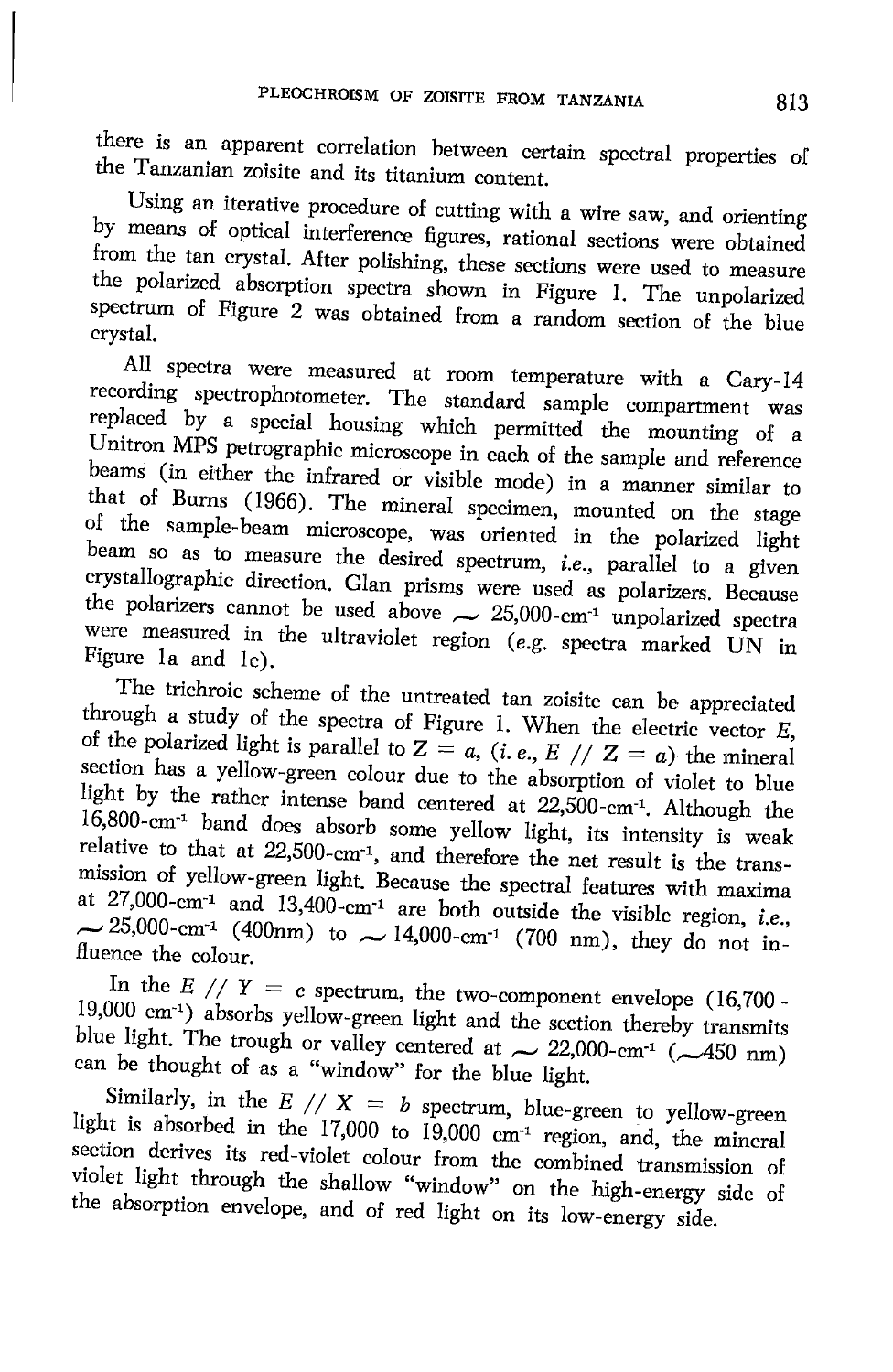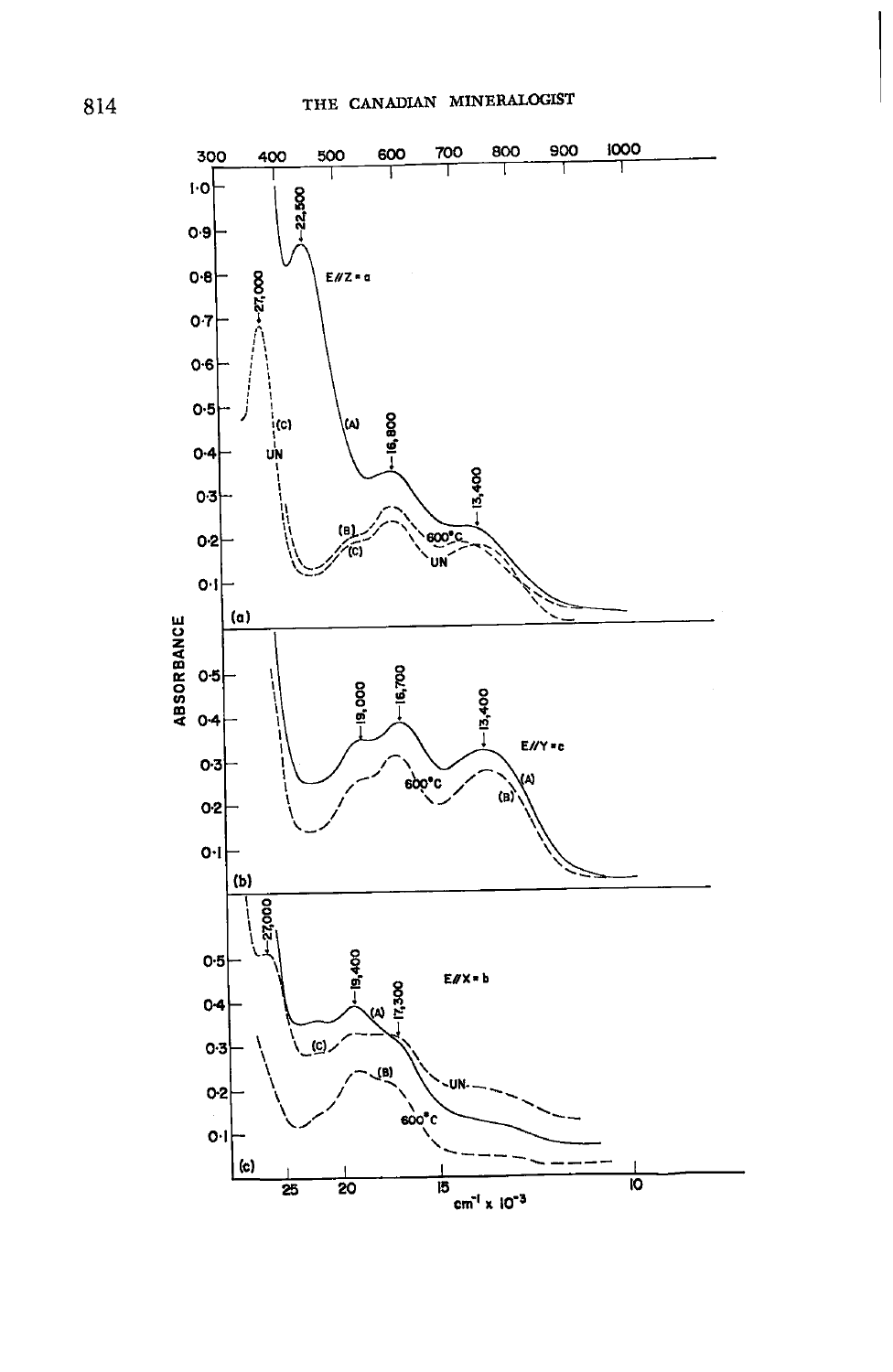| FIG. 1a. Spectra of an $a$ -c section of tan zoisite, thickness = 0.32 cm. |
|----------------------------------------------------------------------------|
| A E // $Z = a$ spectrum of untreated zoisite.                              |
| B E // Z = a spectrum of zoisite after heating to 600°C.                   |
| C Unpolarized spectrum of zoisite after heating to 600°C.                  |
| Fig. 1b. Spectra of an $a$ -c section of tan zoisite.                      |
| A E // $Y = a$ spectrum of untreated zoisite.                              |
| B E // Y = a spectrum of untreated zoisite after heating to 600°C.         |
| FIG. 1c. Spectra of an $a-b$ section of tan zoisite, thickness = 0.18 cm.  |
| A E // $X = b$ spectrum of untreated tan zoisite.                          |
| B E // X = b spectrum of untreated tan zoisite after heating to 600°C.     |
| C Unpolarized spectrum of tan zoisite after being heated to 600°C.         |
|                                                                            |

As reported previously (Liddicoat & Crowningshield 1968; Hurlbut 1969), the trichroic tan zoisite becomes blue on heating; the spectral changes induced by such treatment are shown in Figure 1. Experiments indicated that there is no appreciable change on heating below  $250^{\circ}$ C. However, on heating the vanadium-zoisite, in either air or hydrogen, in the range  $-450$  to 650°C, spectral changes such as those indicated in Figure I are produced. It is evident that the colour change is primarily



Frg. 2. Unpolarized spectrum of a random section of untreated blue zoisite, thickness  $= 0.26$  cm.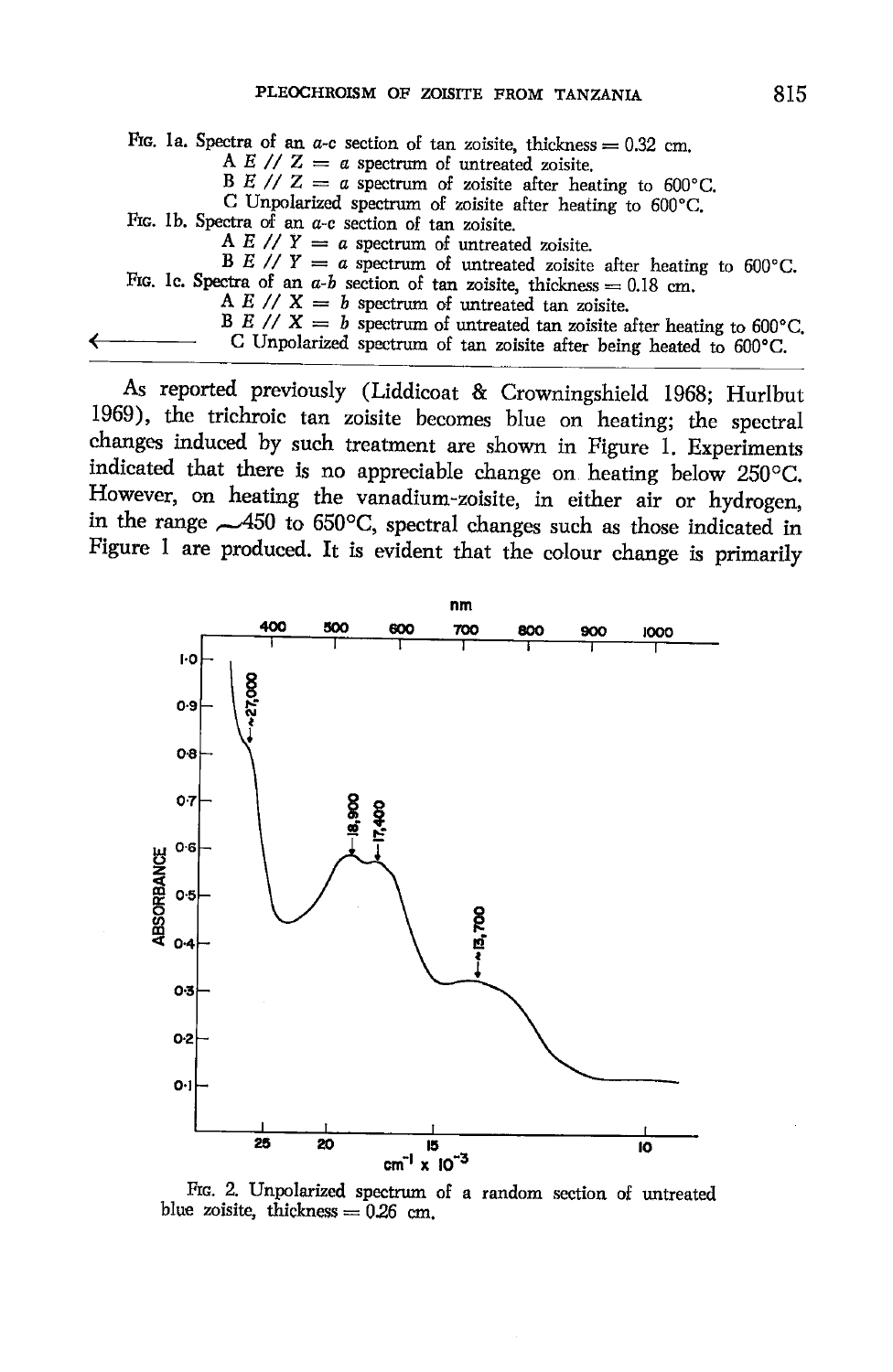the result of the disappearance of the 22,500-cm<sup>-1</sup> band from the E // Z  $= a$  spectrum of the originally tan-coloured mineral. Figure 1 also shows that the E // Z = a spectrum of the heat-treated zoisite is essentially the same as  $E$  //  $Y = c$  spectrum of the untreated material, and this accounts for the change in the pleochroic scheme from trichroic to dichroic.

On the basis of the foregoing, then, the blue colour of the untreated zoisite, whose unpolarized spectrum is shown in Figure 2, can be attributed to the absence of the  $22,500$ -cm<sup>-1</sup> band. These observations also suggest the possibility that the natural blue variety of zoisite may have been subjected to thermal conditions not experienced by the tan material.

Having described the polarized absorption-spectra of the vanadiumzoisite it is desirable now to attempt to explain the origin of the spectral features.

Analysis indicates that vanadium and titanium (in the trichoic variety) are the principal transition-metal ion impurities in zoisite, and it is reasonable to assume that the spectra are due to one, or both, of these ions substituting for aluminium on one, or both, of the two kinds of octahedral sites (Figure 3). However, the spectra should be dominated by features due to vanadium ions because of its much higher concentration in the mineral.

Because  $V^5$  is a  $d^0$  ion, it cannot give rise to intra-cationic electronic transitions; therefore, the spectra must be due to one or more of the chromogenic ions  $V^{2+}$ ,  $V^{3+}$  and  $V^{4+}$ .

Although  $V^{2+}$  ( $d^3$ ) theoretically has a complex absorption spectrum in the visible region, it is seldom observed and it is unlikely that this ion is present in zoisite because of its relatively large size (0.884) and low stability in an oxygen environment (Cotton & Wilkinson 1966, p. 817; Sturge, 1963).

As we will see, the presence of  $V^{4+}$  in the Tanzanian zoisite cannot be completely discounted; however, it is probable that most of the spectral features of the spectra can be attributed to  $V^{3+}$ , an ion whose charge alone makes it a likely substitute for Al<sup>3+</sup>. However, it will be evident that the trichroism of the tan variety of the mineral cannot be explained on the basis of this ion alone.

It is well known that the absorption spectrum of  $V^{3+}$   $(d^2)$  has three principal bands due to the spin-allowed transitions  ${}^3T_1(F) \rightarrow {}^3T_2(F)$ ,  ${}^{3}T_{1} \rightarrow {}^{3}T_{1}(P)$  and  ${}^{3}T_{1} \rightarrow {}^{3}A_{2}(F)$  (for example see Cotton & Wilkinson 1966, p. 677), It is convenient to designate the spectral bands associated with these transitions as  $v_1$ ,  $v_2$  and  $v_3$  respectively, in order of increasing energy. In the spectrum of  $V^{s+}$ -bearing corundum, for example,  $v_1$ ,  $v_2$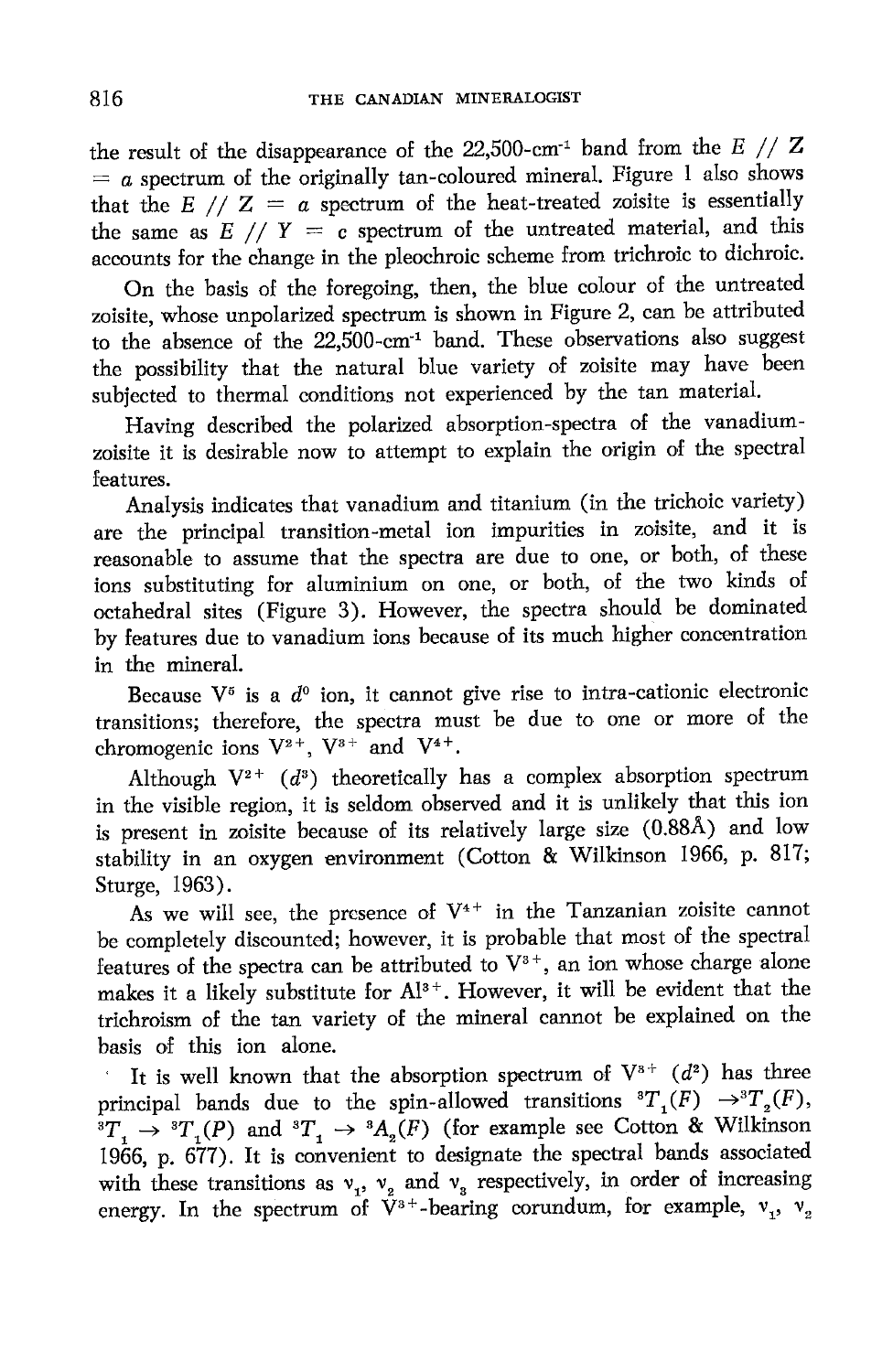and  $v<sub>s</sub>$  are found at 17,500, 25,000 and 31,000 to 34,000 cm<sup>-1</sup> respectively (McClure 1962; McFarlane 1964).

Although the intensity of the background absorption, due to chargetransfer processes, increases rapidly in the ultraviolet region, it was possible to resolve the unpolarized spectrum of a thin  $a(Z)-c(Y)$  section of the tan zoisite to  $-39,000$  cm<sup>-1</sup>. Because a significant shoulder was not found between 27,000 and 39,000 cm-1, it is considered that the entire  $d-d$  spectrum of Tanzanian zoisite is in the range  $\sim$ 13,000 to 27,000 cm<sup>-1</sup>, and that all the features present in the spectra are shown in Figure 1.

Because the 22,500-cm-1 band is the only one afiected by heating the tan zoisite (in air or hydrogen), it is unlikely that the band is part of the d-d spectrum of  $V^{3+}$ . As we have seen, the spectrum of  $V^{3+}$  is complex and it would be expected that more than one band would disappear or change in intensity during the heat treatment. Thus, it seems necessary to assign the 22,500-cm<sup>-1</sup> band to either  $V^{4+}$  or  $Ti^{3+}$ . Both of these ions have a  $d^1$  configuration, and in octahedral coordination can give rise to the  ${}^2T_2 \rightarrow {}^2E(D)$  transition. This point will be taken up in more detail below.



FIG. 3. The structure of zoisite as viewed nearly along the 0 axis, (after Dollase 1968).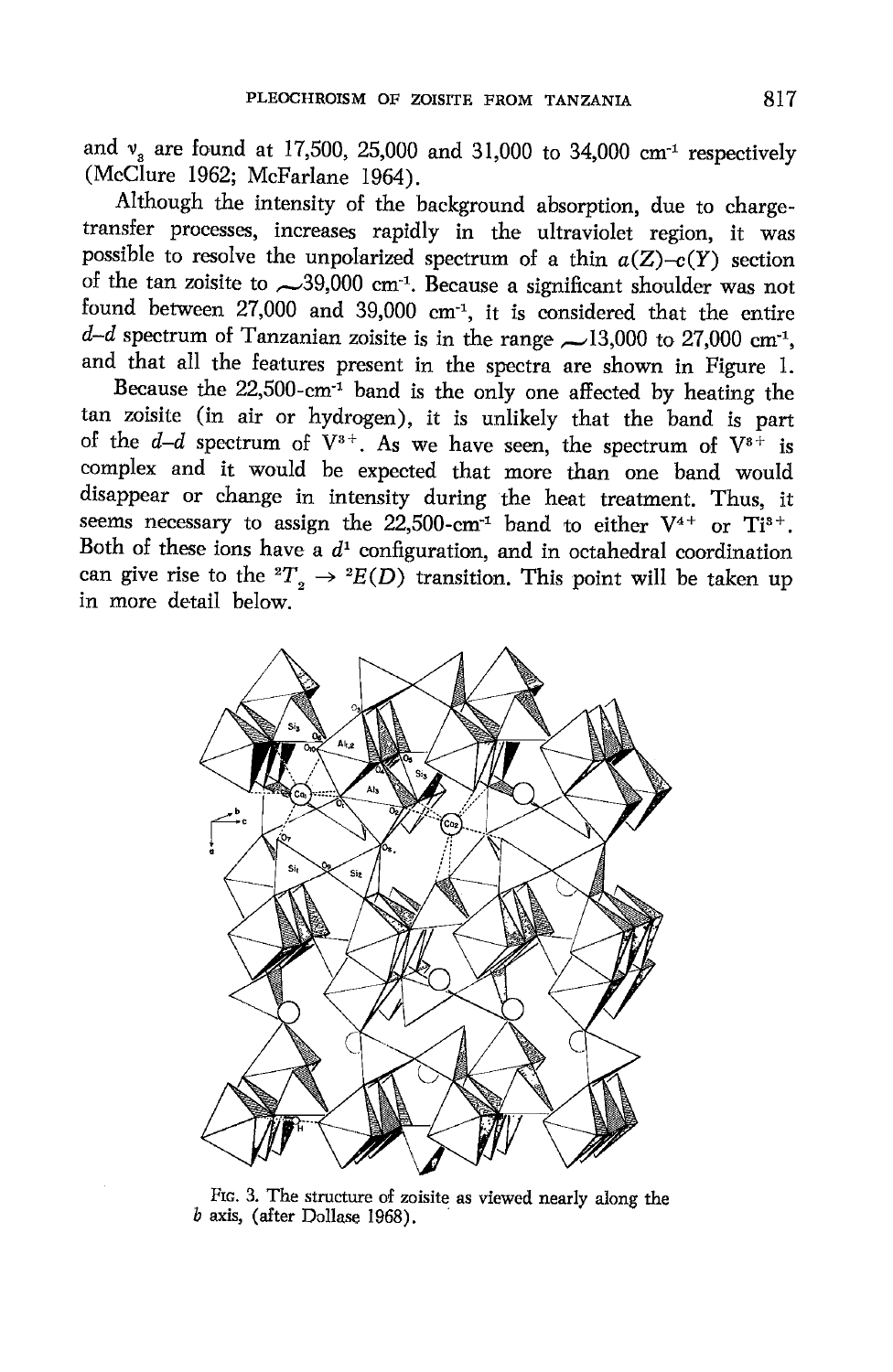On the basis of the foregoing, it can be concluded that the spectra of the heated tan zoisite and the natural blue material (Figure 2) are due to  $V^{3+}$  alone, and that the broad, multi-component envelopes centered at  $\sim$ 13,500 and  $\sim$ 18,000-cm<sup>-1</sup> can be assigned to the v, and v, transitions respectively, while the 27,000 cm<sup>-1</sup> band is the result of the  $v_a$  transition. Because of its size (0.74Å) and the fact that a  $d^2$  ion gains considerable crystal-field stabilization energy on entering a distorted octahedral site (Schwarz 1967), it is probable that most of the  $V^{3+}$  is located in the larger and more distorted Al, site of zoisite (Figure 3). The relatively low symmetry  $(C_{2n})$  of the Al<sub>3</sub> site may also account for the splittings of the  $v<sub>1</sub>$  and  $v<sub>s</sub>$  absorption envelopes in the spectra of Figures 1 and 2. Attempts to work out selection rules based on  $C_{2v}$  symmetry (using correctly chosen axes) were unsuccessful in explaining the polarization properties of all the spectral bands. However, it is worth noting that the polarization of the v<sub>n</sub> band (Figure 3a), which is present only in the E  $// Z = a$ spectrum, can be accounted for on this basis with the ground state of  $V^{s+}$  in the Al, site being  $^{8}A_{\circ}$ .

Figure 4 is a simplified energy-level diagram for a  $d^2$  ion in an octahedral field (after Berkes 1968) when the Racah parameter, B, is 630 cm'1. It is apparent that a good fit is obtained for the spectral features of  $V^{s+}$ -bearing corundum when the crystal-field parameter,  $Dq$  is  $-1,800$  cm<sup>-1</sup>. To achieve a fit for the v<sub>1</sub> and v<sub>3</sub> bands of the zoisite spectra,  $Dq$  must be reduced to  $-1,400$  cm<sup>-1</sup>; however, this places v, at  $\sim$  20,000 cm<sup>-1</sup>, a value that is high by 2,000 cm<sup>-1</sup>. If the Racah parameter  $B$ , which is a measure of the separation of the free-ion terms  ${}^{3}F$  and  ${}^{3}P$ , is less for the zoisite spectrum that for the corundum spectrum, then  $v_n$  for the former could be placed closer to the observed value of  $\sim$ 18,000 cm<sup>-1</sup>.

That the crystal field experienced by  $V^{3+}$  in the Tanzanian zoisite is appreciably lower than in corundum may well reflect, in part, the difference in the sizes of the sites in the two minerals : the average Al-O bond distances for corundum and zoisite (Al<sub>2</sub>) are 1.92Å and 1.97Å respectively. Nevertheless, the strength of the crystal field is rather low; in this connection it is noteworthy that the average Pauling bond strength for the  $Al_a$  oxygens is 1.96 and that of the  $Al_{1,2}$  oxygens is 2.06 (Dollase 1e68).

It was suggested above that the highly polarized band at  $22,500$  cm<sup>-1</sup> was due to either  $V^{4+}$  or  $Ti^{3+}$ . However,  $Ti^{3+}$  is to be favoured because of its charge, and because the presence of the 22,500-cm<sup>-1</sup> band in the spectra of the trichroic variety of the Tanzanian zoisite seems to correlate directly with the presence of a significant concentration of titanium in the mineral.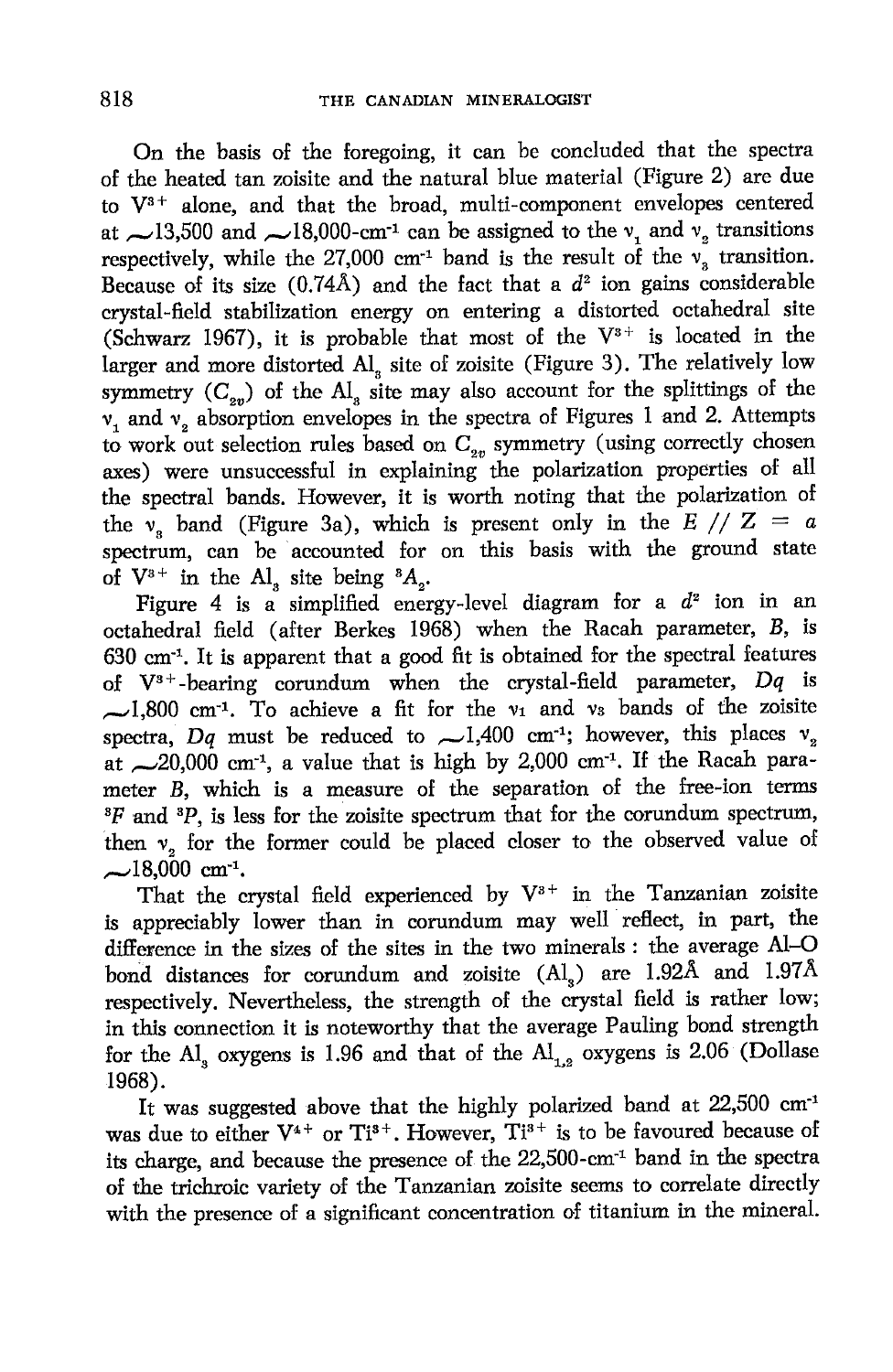Basing the calculations on total titanium concentration, the extinction coefficient for the 22,500-cm<sup>-1</sup> band is in the range 50 to 100 litre/mole-cm, which is appreciably higher than for the  $V^{3+}$  spectral bands which are generally in the range 2 to 15 litre/mole-cm.

If the 22,500-cm<sup>-1</sup> band is due to the  ${}^2T_2 \rightarrow {}^2E_2(D)$  transition of Ti<sup>3+</sup>, its energy is appreciably higher than for  $Al_2O_3$ :Ti<sup>3+</sup>. In corundum, the transition is found at  $\sim$ 19,000 cm<sup>-1</sup> (McClure 1962). Tentatively, the higher energy can be accounted for by assuming that Ti<sup>3+</sup> is ordered on the smaller  $Al_{1,2}$  sites of zoisite, although it is not evident why this should be so.

A broad, highly polarized band at  $\sim$ 21,000 cm<sup>-1</sup>, which is responsible for the pleochroism of andalusite, has recently been ascribed to Ti<sup>3+</sup>  $\rightarrow$ 



FIG. 4. Energy level diagram for  $d^2$  electronic configuration in an octahedral field;  $B = 630$  cm<sup>-1</sup> (after Berkes 1968).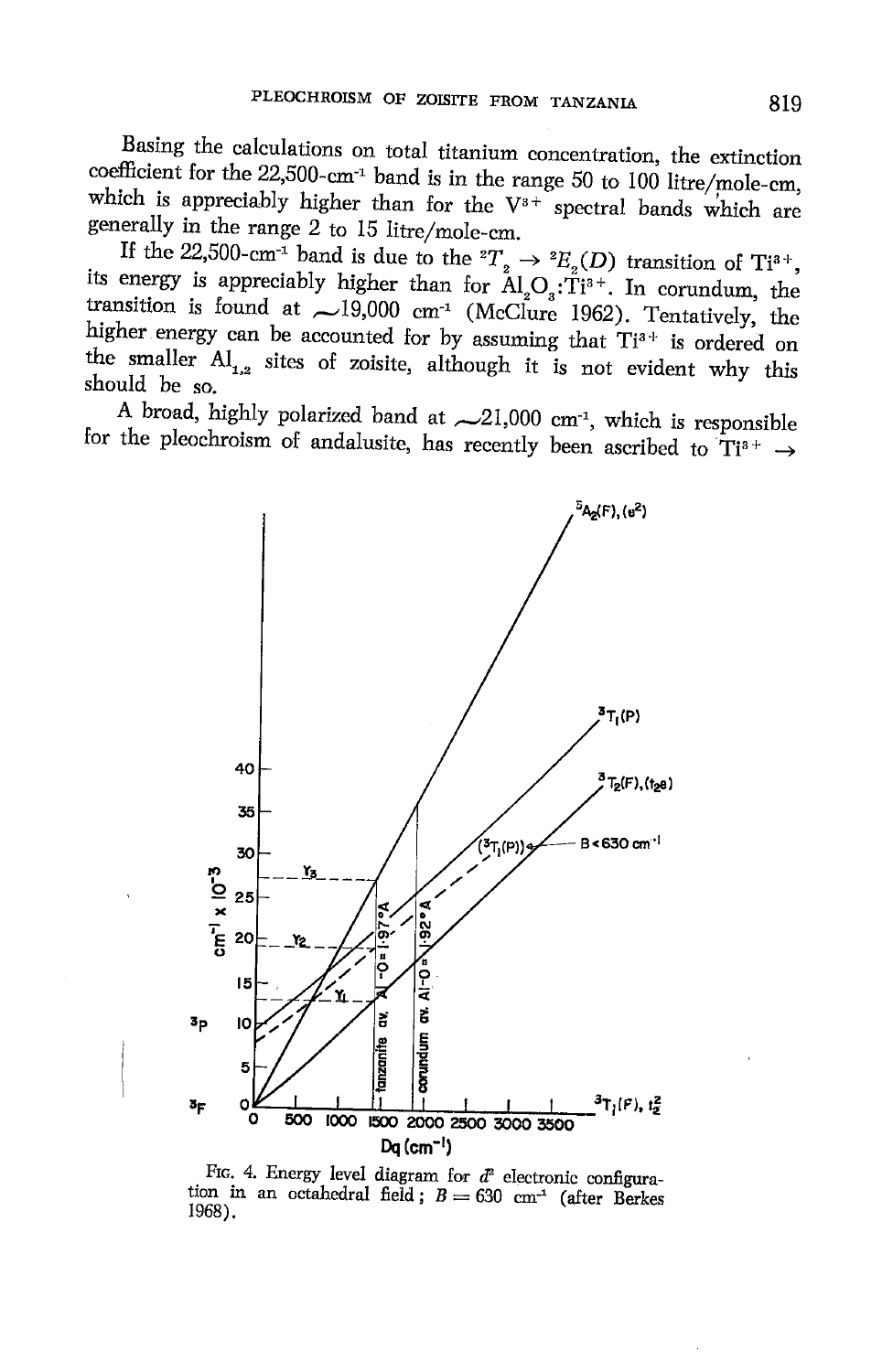$Ti<sup>4+</sup>$  charge transfer (Faye and Harris 1969). However, this process cannot be invoked for the case of the Tanzanian zoisite because the polarization properties of the 22,500-cm<sup>-1</sup> band cannot be related to the  $\text{Al}_{1,2}$ - $\text{Al}_{1,1}$ or the  $Al_{1,2}-Al_3$  vectors, *i.e.* the directions in which there is the possibility of overlap of  $t_{2a}$  orbitals of titanium ions on adjacent octahedral sites.

Whether the 22,500-cm<sup>-1</sup> band is attributed to either  $Ti^{3+}$  or  $V^{4+}$ , its polarization properties can be accounted for by using-group theoretical symmetry axes (see Figure 3) are taken to be essentially coincident with arguments based on its site having  $C_{2v}$  symmetry. In such calculations the the crystallographic axes, and the unique twofold axis is coincident with c.

In the  $C_{2v}$  point group, the  $T_{2g}$  and  $E_g$  of the  ${}^{2}T_{2g} \rightarrow {}^{2}E_g$  transition in  $O_h$ , transform as  $A_1 + A_2 + \tilde{B}_2$  and  $A_2 + B_2$ , respectively (Wilson, Decius & Cross 1955). If  $A_1$  is taken as the ground state for Ti<sup>s+</sup> (or V<sup>4+</sup>) then it is found that a transition  $(A_2 \rightarrow B_2)$  is allowed only when E // Z  $= a$ , a calculation that is in accord with observation (Figure 1a). The possibility that this agreement is coincidental cannot be discounted, however.

That the 22,500-cm<sup>-1</sup> band disappears on heating suggests a process in which  $Ti^{3+}$  (or  $V^{4+}$ ) is oxidized to  $Ti^{4+}$  (or  $V^{5+}$ ) *i.e.*, to a state with a  $d^{\circ}$  configuration, which does not give rise to a  $d-d$  absorption spectrum. However, because the spectral band disappears on heating in hydrogen as well as in air, it is difficult to rationalize a mechanism that accounts for this proposal.

## ACKNOWLEDGMENTS

The authors are grateful to Dr. D. C. Harris for microprobe analyses, and to Mr. P. O'Donovan for assistance in preparing mineral sections. Special thanks are due to Dr. M. G. Townsend for helpful discussions.

## REFERENCES

- ANDERSON, B.W. (1968): Triple bill: Three items of interest to gemmologists. J. Gem $mol. 11, 1-3.$
- BERKES, J.S. (1968) : Energy level diagrams for transition metal ions in cubic crystal fields. Monograph 2, Materials Research Laboratory, The Pennsylvania State Univ., Uniuersitg Park, Penn.
- BURNS, R.G. (1966) : Apparatus for measuring polarized absorption spectra of small crystals. J. Sci. Instrum, 43, 58-60.

crystals. J. Sci. Instrum, 43, 38-60.<br>Corron, F.A. & WILKINSON, G. (1966): Advanced inorganic chemistry, Second Ed. Interscience Publishers, Inc., New York.

DOLLASE, W.A. (1968): Refinement and comparison of the structures of zoisite and clinozoisite. Amer. Mineral. 53, 1882-1898.